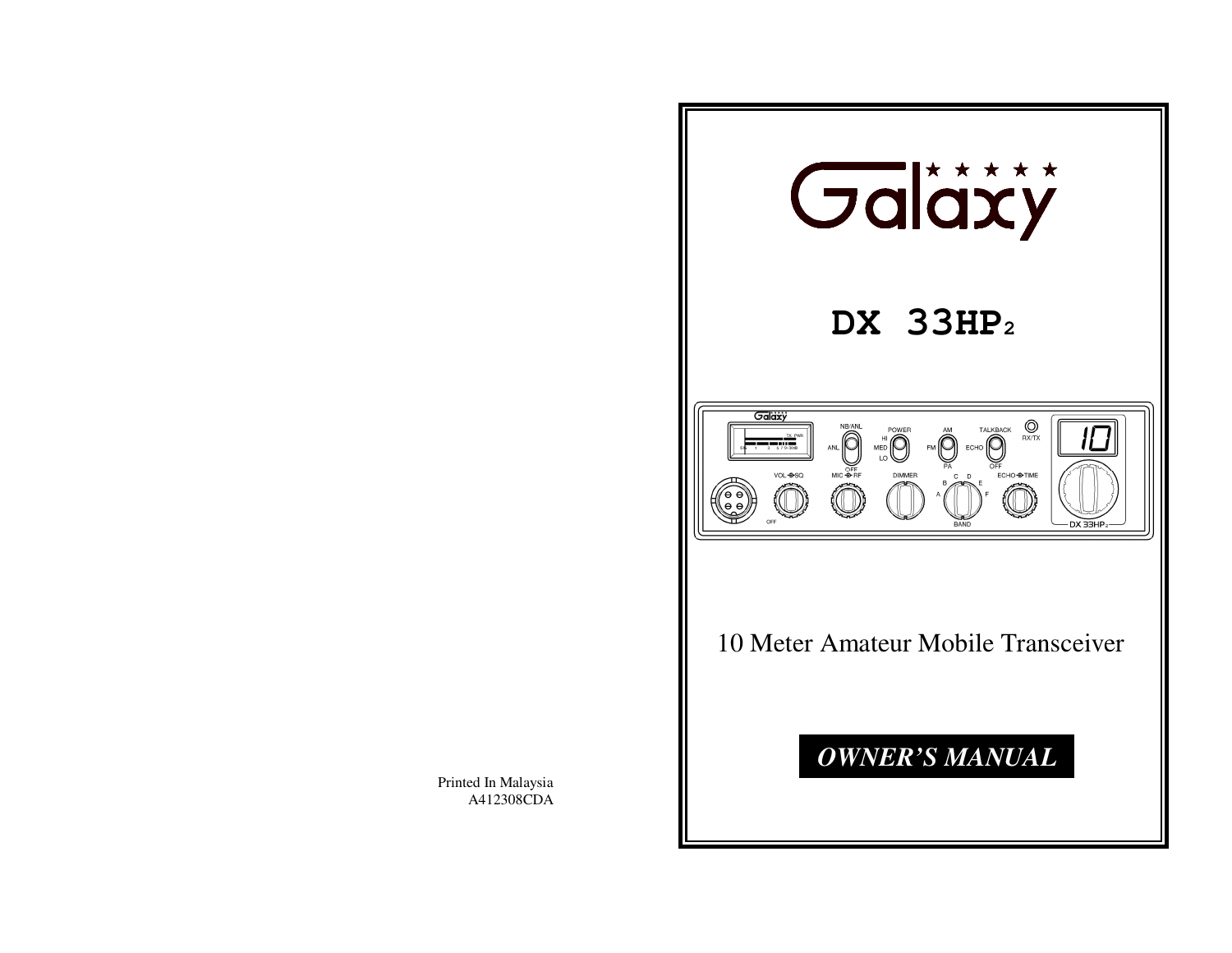# **TABLE OF CONTENTS**

|                                        | Page<br>2      |
|----------------------------------------|----------------|
| <b>Installation</b>                    |                |
|                                        | 4              |
|                                        | $\overline{4}$ |
|                                        | 5              |
|                                        | 5              |
| Tuning the Antenna for Optimum SWR     | 6              |
|                                        | 6              |
| Operation                              |                |
|                                        | 7              |
|                                        | 7              |
|                                        | 9              |
|                                        | 10             |
| Operating Procedure to Receive         | 10             |
| Operating Procedure to Transmit        | 10             |
| Alternate Microphones and Installation | 11             |
|                                        | 14             |

## **Specifications**

| <b>GENERAL</b>               |                                                               |
|------------------------------|---------------------------------------------------------------|
| <b>Frequency Range</b>       | 28.145 to 28.575 MHz                                          |
| <b>Frequency Control</b>     | Phase Lock Loop (PLL) synthesizer.                            |
| Frequency Tolerance          | 0.005%                                                        |
| Frequency Stability          | 0.001%                                                        |
| <b>Operating Temperature</b> | -30 °C to +50 °C.                                             |
| Range                        |                                                               |
| Microphone                   | Plug-in dynamic; with push-to-talk switch and<br>coiled cord. |
| <b>Input Voltage</b>         | 13.8V DC nominal, 15.9V max, 11.7V min.                       |
|                              | (Positive or negative ground).                                |
| Current                      | Transmit: AM/FM Hi Power _ 10A.                               |
|                              | <i>Receiver:</i> Squelched, _0.3A.                            |
|                              | Maximum Audio output, _0.7A.                                  |
| Size                         | $2-3/8$ " (H) x 7-7/8" (W) x 9-1/4" (D).                      |
| Weight                       | $5.0$ 1bs.                                                    |
| Antenna Connector            | <b>UHF, SO239</b>                                             |
| Meter                        | Illuminated; indicates relative output power,                 |
|                              | received signal strength.                                     |
| <b>TRANSMITTER</b>           |                                                               |
| Power output                 | AM/FM,-Selectable                                             |
|                              | LO 0.5W/MED 3W/HI 10W                                         |
| Modulation                   | High-and low-level Class B,<br>Amplitude                      |
|                              | AM.<br>capacitance<br>Modulation:<br>Variable                 |
|                              | Frequency Modulation: FM.                                     |
| Spurious Emissions           | 60 dB                                                         |
| <b>Frequency Response</b>    | AM and FM: 300 to 2500 Hz.                                    |
| Output Impedance             | 50 ohms, unbalanced                                           |
| Output Indicators            | Meter- shows relative RF output power.                        |
|                              | Transmit LED glows red when transmitter is                    |
|                              | in operation.                                                 |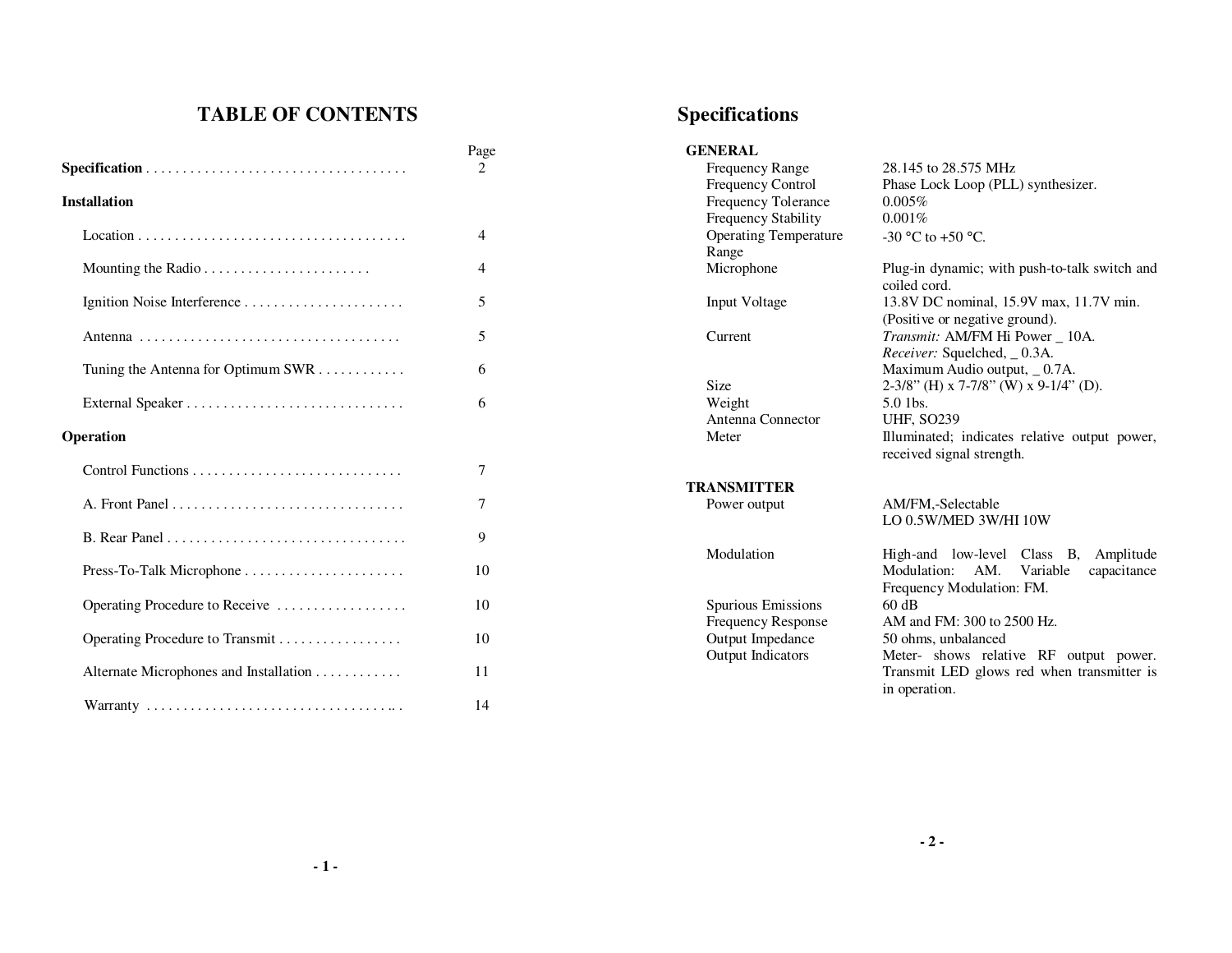### **RECEIVER**

| AM: $0.5 \mu V$ for 10 dB (S+N)/N at greater than             |  |
|---------------------------------------------------------------|--|
| $\frac{1}{2}$ -watt of audio output.                          |  |
| FM: $1.0 \mu V$ for 20 dB (S+N)/N at greater than             |  |
| $\frac{1}{2}$ -watt of audio output.                          |  |
| AM/FM: 6 dB @ 3 KHz, 50 dB @ 9 KHz.                           |  |
| More than 65 dB.                                              |  |
| AM/FM: 10.695 MHz 1 <sup>st</sup> IF, 455 KHz 2 <sup>nd</sup> |  |
| IF                                                            |  |
| $60$ dB AM                                                    |  |
|                                                               |  |
| dB adjustable for optimum<br>45<br>signal<br>reception.       |  |
| Less than 10 dB change in audio output for                    |  |
| inputs from 10 to 100,000mV.                                  |  |
| Adjustable; threshold less than $0.5 \mu V$ .                 |  |
| Switchable                                                    |  |
| RF type                                                       |  |
| 4 watts into 8 ohms.                                          |  |
| 300 to 2500 Hz.                                               |  |
| 8 ohms, round.                                                |  |
| ohms; disables internal<br>8<br>speaker<br>when               |  |
| connected.                                                    |  |
|                                                               |  |

## **Installation**

### **LOCATION**

 Plan the location of the transceiver and microphone bracket before starting the installation. Select a location that is convenient for operation and does not interfere with the driver or passengers in the vehicles. In automobiles, the transceiver is usually mounted below the dash panel, with the microphone bracket beside it.

### **MOUNTING THE RADIO**

 Your transceiver is supplied with a universal mounting bracket. When mounting the bracket and radio to your car, make sure it is mechanically strong. Also provide a good electrical connection to the chassis of the vehicle. Proceed as follows to mount the transceiver:

- 1. After you have determined the most convenient location in your vehicle, hold the transceiver with mounting bracket in the exact location desired. If nothing will interfere with mounting it in the desired position, remove the mounting bolts. Before drilling the holes, make sure nothing will interfere with the installation of the mounting bolts.
- 2. Connect the antenna coax connector to the standard antenna connector on the rear panel of the radio. Most antennas are terminated with a type PL-259 connector.
- 3. Connect the red DC power input wire (with the fuse) to +13.8V DC. This wire extends from the rear panel. In automatic installation, +13.8V DC is usually obtained from the accessory contact on the ignition switch. This prevents the set being left on accidentally when the driver leaves the car and also permits operating the unit without the engine running. Locate the accessory contact on most ignition switches by tracing the power wire from the AM broadcast receiver in the car.
- 4. Connect the black lead to –13.8V DC. This is usually the chassis of the car. Any convenient location with good electrical contact (remove paint) may be used.
- 5. Mount the microphone bracket on the right side of the transceiver or near the transceiver, using two screws supplied. When mounting in an automobile, place the bracket under the dash so the microphone is readily accessible.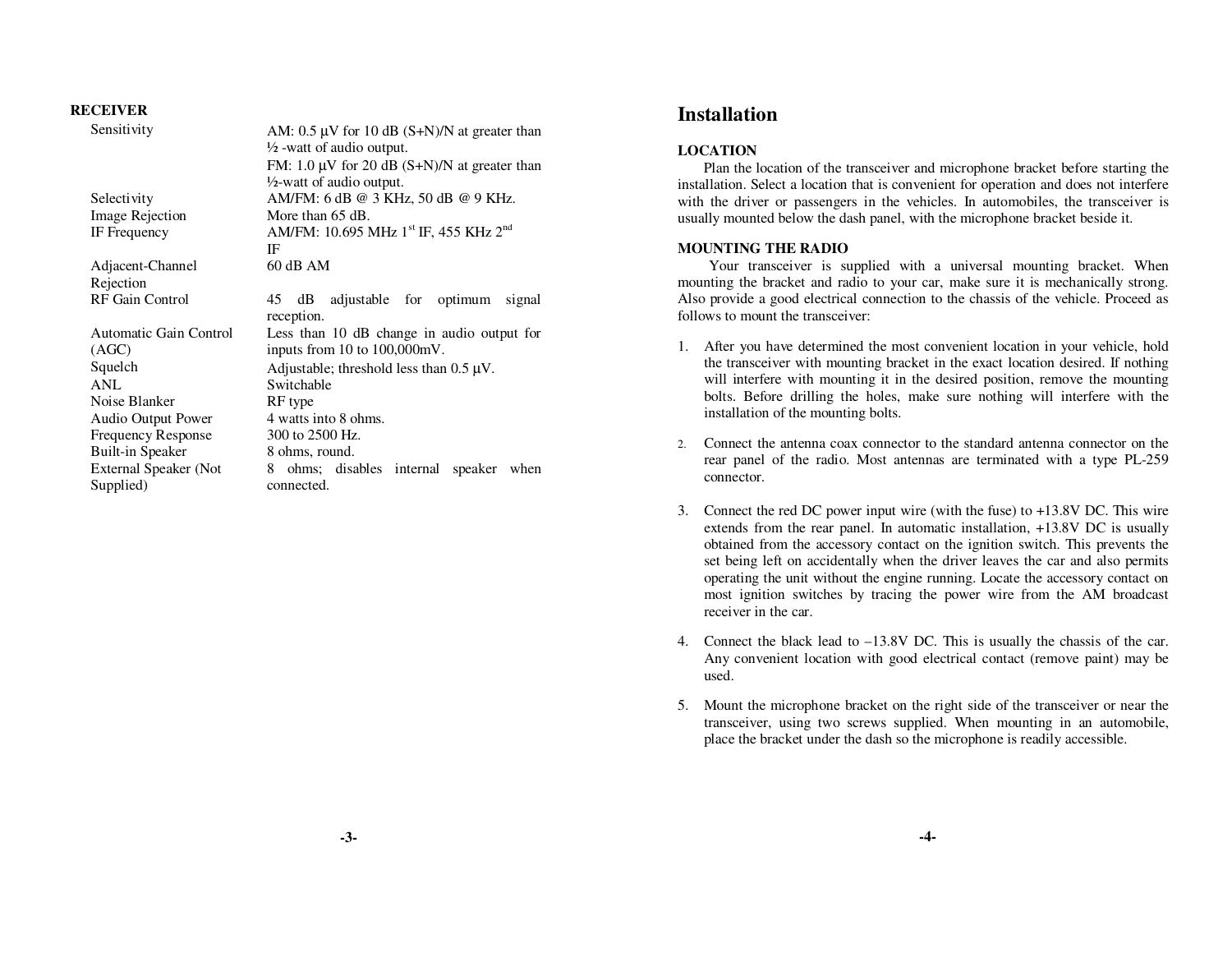#### **IGNITION NOISE INTERFERENCE**

 Use of a mobile receiver at low signal levels is normally limited by the presence of electrical noise. The primary source of noise in automobile installations is from the generator and ignition system in the vehicle. Under most operating conditions, when signal level is adequate, the background noise does not present a serious problem. Also, when extremely low level signals are being received, the transceiver may be operated with vehicle engine turned off. The unit requires very little current and therefore will not significantly discharge the vehicle battery.

 Even though the transceiver has ANL and NB controls, in same installations ignition interference may be high enough to make good communications impossible. The electrical noise may come from several sources. Many possibilities exist and variations between vehicles require different solutions to reduce the noise.

#### **ANTENNA**

 A vertically polarized, quarter-wavelength whip antenna provides the most reliable operation and greatest range. Shorter, loaded-type whip antennas are more attractive, compact and adequate for applications where the maximum possible distance is not required. Also, the loaded whips do not present the problems of height imposed by a full quarter-wavelength whip.

 Mobile whip antennas utilize the metal body of the vehicle as a ground plane. When mounted at a corner of the vehicle they are slightly directional, in the direction of the body of the vehicle. For all practical purpose, however, the radiation pattern is nondirectional. The slight directional characteristic will be observed only at extreme distance. A standard antenna connector (type SO239) is provided on the transceiver for easy connection to a standard PL 259 cable termination.

 If the transceiver is not mounted on a metal surface, it is necessary to run a separate ground wire from the unit to a good metal electrical ground in the vehicle. When installed in a boat, the transceiver will not operate at maximum efficiency without a ground plate, unless the vessel has a steel hull.

 Before installing the transceiver in a boat, consult your dealer for information regarding an adequate grounding system and prevention of electrolysis between fittings in the hull and water.

#### **NOTE**

THE PROPER SETTING IS ACHIEVED WHEN THE SWR IS 1.5 OR BELOW, AND WHEN IT HAS THE SAME READING FOR CHANNELS LOW BAND A1 AND HI BAND D40.

If you are having difficulties in adjusting your antenna, check the following:

- A. All doors must be closed when adjusting the antenna.
- B. Make sure the antenna base is grounded.
- C. Check your coaxial cable routing (it may be pinched when routed into the car).
- D. Try a different location on your car (keeping in mind the radiation pattern you wish)
- E. Is the antenna perfectly vertical?
- F. Try a different location in your neighborhood. Stay away from large metal objects when adjusting (metal telephone or light posts, fences, etc.).

#### **NOTE**

The transceiver will operate into an SWR of 2 to 1 indefinitely and sustain an SWR of 20:1 for a maximum of 5 minutes at rated operating conditions.

#### **EXTERNAL SPEAKER**

 The external speaker jack (EXT.SPK) on the rear panel is used for remote receiver monitoring. The external speaker should have 8 ohms impedance and be able to handle at least 4 watts. When the external speaker is plugged in, the internal speaker is disconnected.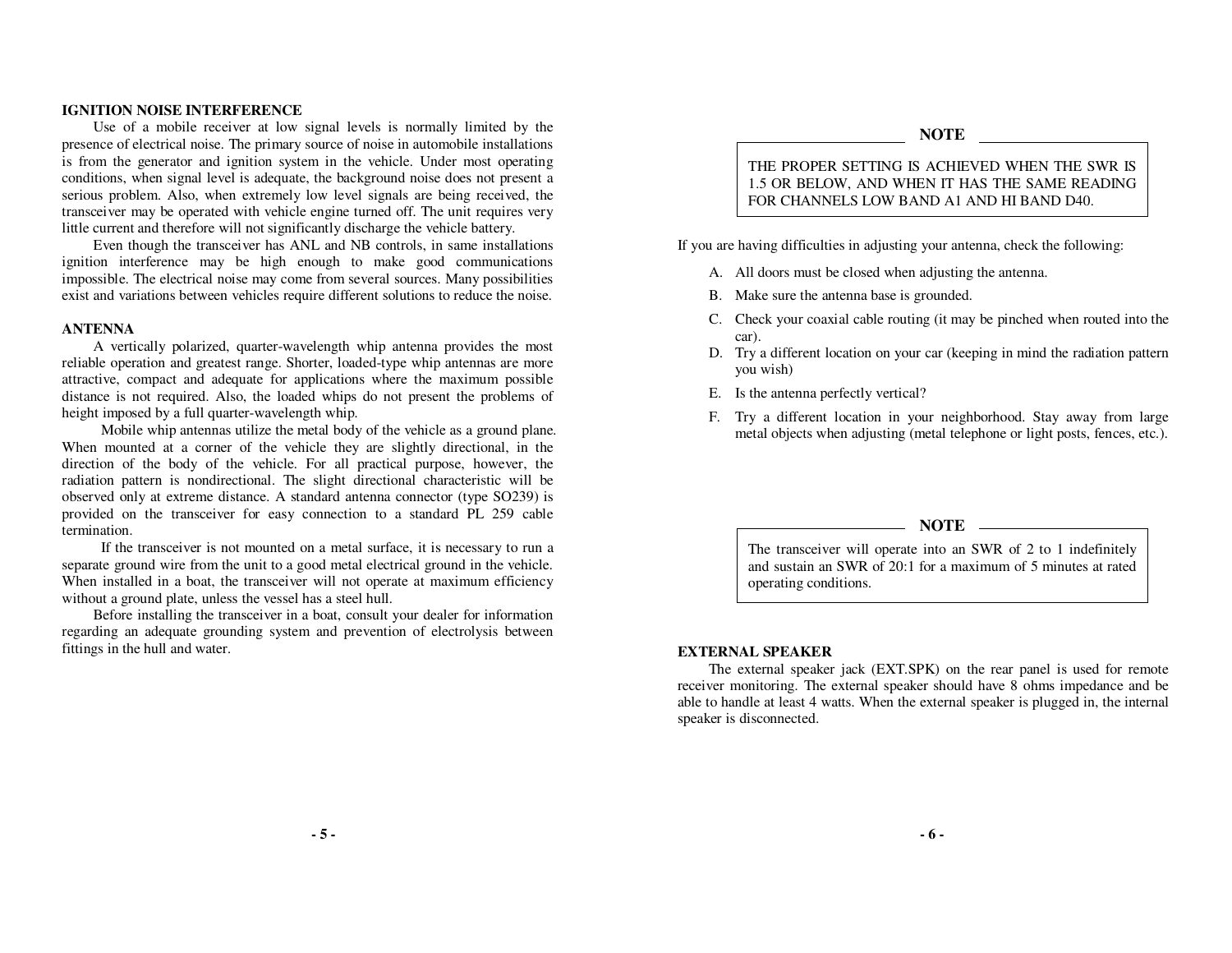## **Operation**

## **CONTROL FUNCTIONS**

 There are thirteen controls and three indicators on the front panel of your transceiver.

## **FRONT PANEL**



- **1. MICROPHONE JACK.** Used to connect microphone for voice source.
- **2. OFF/ON/VOLUME (inner dual concentric).** Turn clockwise to apply power to the unit and to set the desired listening level. During normal operation, the VOLUME control is used to adjust the output level obtained either at the transceiver speaker or the external speaker, if used.
- **3. SQUELCH (outer dual concentric).** This control is used to cut off or eliminate receiver background noise in the absence of an incoming signal. For maximum receiver sensitivity it is desired that the control be adjusted only to the point where the receiver background noise or ambient background noise is eliminated. Turn fully counterclockwise then slowly clockwise until the receiver noise disappears. Any signal to be received must now be slightly stronger than the average received noise. Further clockwise rotation will increase the threshold level which a signal must overcome in order to be heard. Only strong signals will be heard at a maximum clockwise setting.
- **4. MIC GAIN (inner dual concentric).** Adjust the microphone gain in transmit and PA modes. This controls the gain to the extent that full talk power is available several inches away from the microphone.
- **5. RF GAIN CONTROL (outer dual concentric).** Use to reduce the gain of the receive signal under strong signal conditions.
- **6. DIMMER CONTROL.** Controls the brightness of the meter lamp, channel display digits and RX/TX LED.
- **7. BAND SELECTOR.** This switch is used to select the band.
- **8. ECHO.** This control is used to set the amount of the echo effect.
- **9.TIME.** This control is used to set the interval of the echo effect.
- **10. CHANNEL SELECTOR.** This switch selects any one of the forty channels desired. The selected channel number is on the LED readout directly above the Channel Selector knob.
- **11. METER.** Indicates received signal strength and transmitter RF output power.
- **12. NB/ANL/OFF.** In the ANL position, the Automatic Noise Limiter circuit is activated. In the NB/ANL position, the RF Noise Blanker is also activated. This Noise Blanker is very effective for repetitive impulse noise such as ignition interference. Both ANL and NB are off when this switch is in "OFF".
- **13. RF POWER.** This switch is used to select transmitting power. In the HI position, the transceiver operates at 10 watts RF output power. In the MED position, the transceiver operates 3 watts RF output power. In the LO position, the transceiver operates in 0.5 watts RF output power.
- **14. MODE (PA/FM/AM) SWITCH.** This switch is used to select PA, FM, AM mode of operation. When you set to PA position, the transceiver acts as a public address amplifier. Before operating PA, you must first connect an external PA speaker (8 ohm, 4-watt) to the PA Speaker jack on the unit rear panel.
- **15. TALKBACK/ECHO/OFF.** When this switch is in the TALKBACK position, it is used to monitor your own voice in the radio speaker. For example, you could use this feature to compare different Microphones. When in the ECHO position, it will add an echo effect to your voice. Both Echo and Talkback are off when this switch is in the OFF position.
- **16. RECEIVE/TRANSMIT INDICATOR.** The receiver/transmit LED indicator is located next to the channel indicator. When in receive, the LED will be blue. When in transmit the LED will be red.
- **17. CHANNEL INDICATOR.** Numbered LED indicates the selected channel you wish to operate on.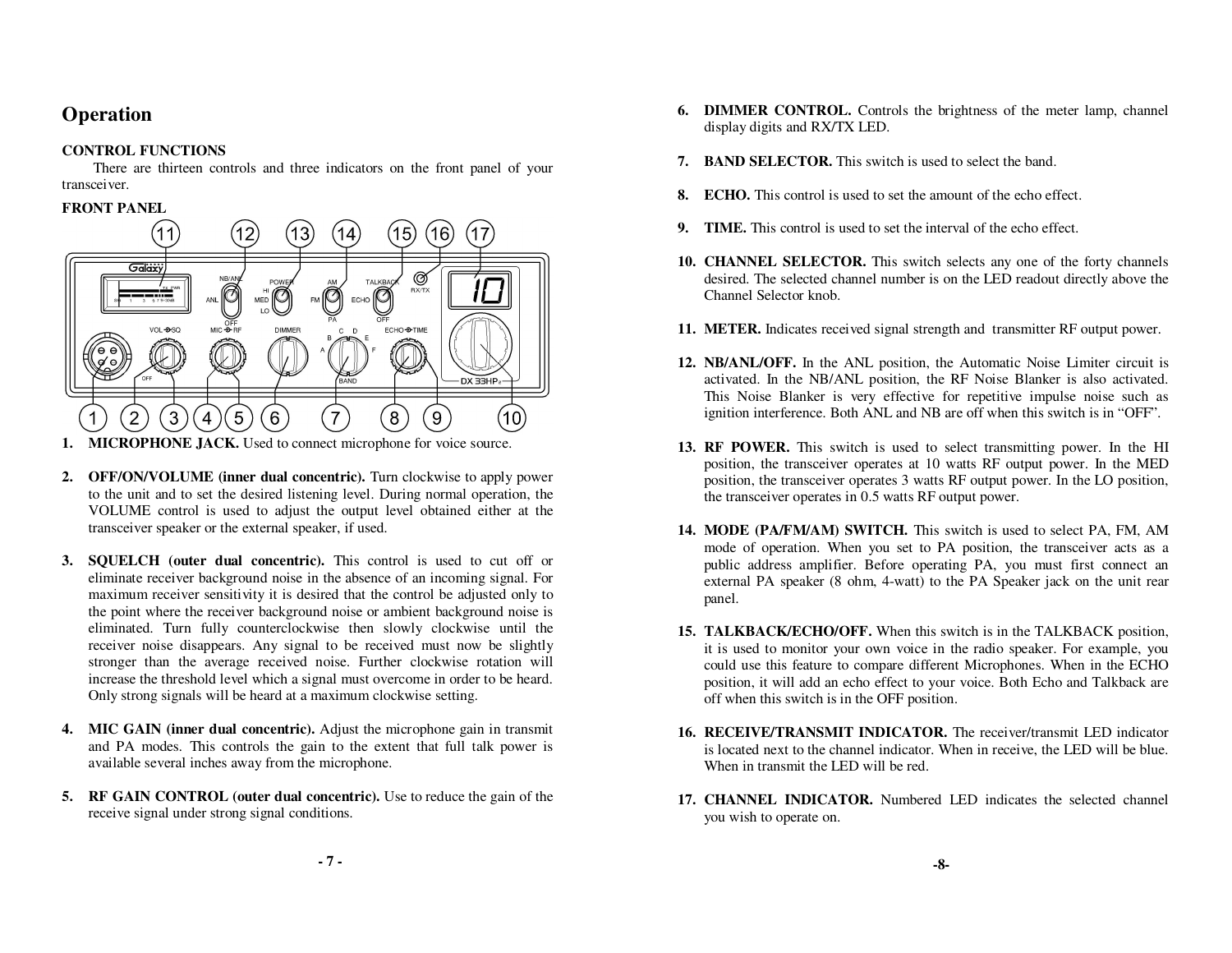## **REAR PANEL**



- **1. ANTENNA.** Accepts 50 ohm coaxial cable with a type PL-259 connected.
- **2. POWER.** Accepts 13.8V DC power cable with built-in 10 amp fuse.
- **3. F.C.** This socket is for optional FREQUENCY COUNTER model FC-347, The FC347 will indicate the transmit and receive frequency.
- **4. PA. SP.** Used to connect a PA speaker (8 ohm 4W) for PA operation. Before operating PA you must first connect a PA speaker to this jack.
- **5. EXT SP.** Accepts 4 to 8 ohms, 5-watt external speaker to be connected. When external speaker is connected to this jack, the built-in speaker is automatically disconnected..

#### **PRESS-TO-TALK MICROPHONE**

The receiver and transmitter are controlled by the press-to-talk switch on the microphone. Press the switch and the transmitter is activated, release switch to receive. When transmitting, hold the microphone two inches from the mouth and speak clearly in a normal "voice". The radios come complete with low-impedance (500 ohm) dynamic microphone. For installation instruction on other microphones, see next section, "ALTERNATE MICROPHONES AND INSTALLATION".

## **OPERATING PROCEDURE TO RECEIVE**

- 1. Be sure that power source, microphone and antenna are connected to the proper connectors before going to the next step.
- 2. Turn unit on by tuning **VOL** control clockwise on your transceiver.
- 3.Set the **VOLUME** for a comfortable listening level.
- 4. Set the **MODE** switch to the desire mode.
- 5. Listen to the background noise from the speaker. Turn the **SQUELCH** control slowly clockwise until the noise **JUST** disappears (no signal should be present). Leave the control at this setting. The **SQUELCH** is now properly adjusted. The receive will remain quiet until a signal is actually received. Do not advance the control too far, or some of the weaker signals will not be heard.
- 6. Set **CHANNEL** selector switch to the desired channel.
- 7. Set the **RF** gain control fully clockwise for maximum **RF** gain.

## **OPERATING PROCEDURE TO TRANSMIT**

- 1.Select the desired channel of transmission.
- 2. Set the **MIC GAIN** control fully clockwise.
- 3. If the channel is clear, depress the push-to-talk switch on the microphone and speak in a normal voice.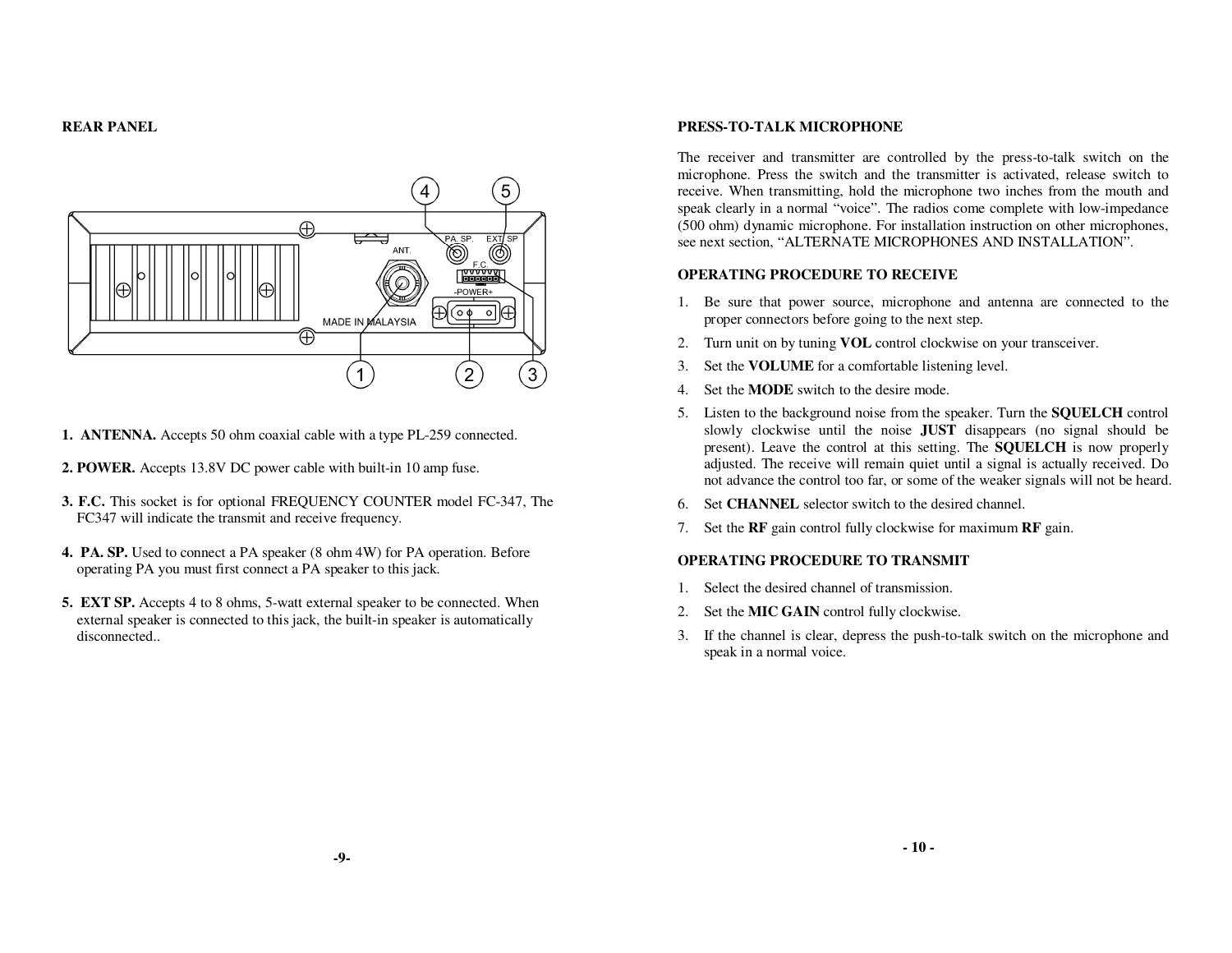#### **ALTERNATE MICROPHONES AND INSTALLATION**

For best results, the user should select a low-impedance dynamic type microphone or a transistorized microphone. Transistorized type microphones have a low output impedance characteristic. The microphones must be provided with a four-lead cable. The audio conductor and its shielded lead comprise two of the leads. The fourth lead is for receive control, and the third is for transmit control. The microphone should provide the functions shown in schematic below.

| <b>4 WIRE MIC CABLE</b> |                  |  |
|-------------------------|------------------|--|
| <b>Pin Number</b>       | Mic Cable Lead   |  |
|                         | Audio shield     |  |
|                         | Audio Lead       |  |
| 3                       | Transmit control |  |
|                         | Receive Control  |  |



**Fig. 1** Your transceiver microphone schematic.

If the microphone to be used is provided with pre-cut leads, they must be revised as follows.

- 1. Cut leads so that they extend 7/16" beyond the plastic insulating jacket of the microphone cable.
- 2. All leads should be cut to the same length. Strip the ends of each wire 1/8" and tin the exposed wire.

Before beginning the actual wiring read carefully, the circuit and wiring information provided with the microphone you select. Use the minimum head required in soldering the connections. Keep the exposed wire lengths to a minimum to avoid shorting when the microphone plug is reassembled.



**Fig. 2** Microphone plug wiring

- 1. Remove the retaining screw
- 2.Unscrew the housing from the pin receptacle body
- 3.Loosen the two cable clamp retainer screws.
- 4. Feed the microphone cable through the housing, knurled ring and washer as shown Fig. 2.
- 5. The wires must now be soldered to the pins as indicated in the above wiring tables. If a vise or clamping tool is available it should be used to hold the pin receptacle body during the soldering operation, so that both hands are free to perform the soldering. If a vise or clamping tool is not available, the pin receptacle body can be held in a stationary position by inserting it into the microphone jack of the front panel. The numbers of the pins of the microphone plug are shown in Fig. 3, as viewed from the back of the plug. Before soldering the wire to the pins, pre-tin the wire receptacle of each pin of the plug.